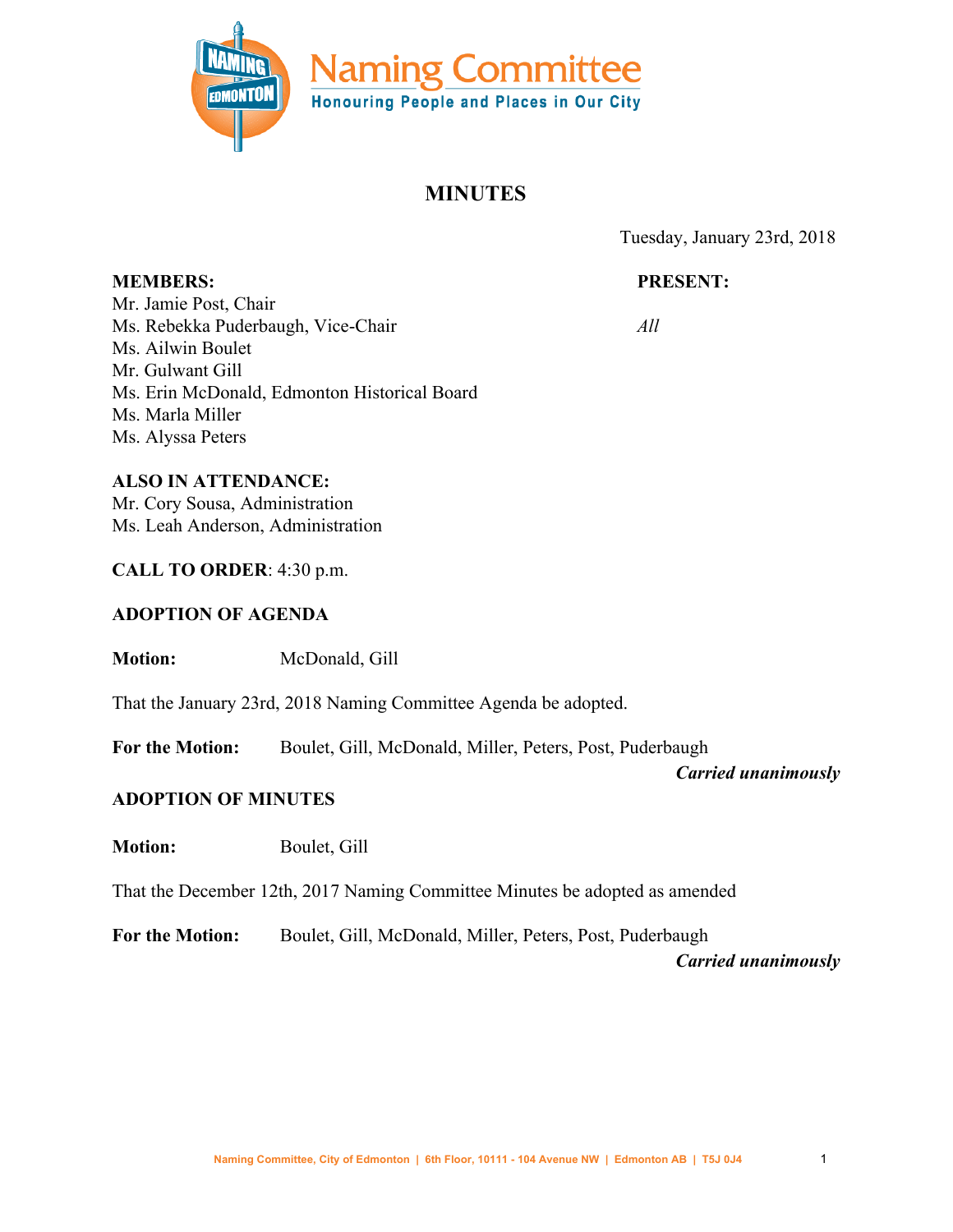

#### **OLD BUSINESS**

- **1. Request to name a bridge, facility, and stops along the LRT Valley Line West**
- **Motion:** Puderbaugh, Miller

That the Naming Committee tables the item until the next meeting.

**For the Motion:** Boulet, Gill, McDonald, Miller, Peters, Post, Puderbaugh *Carried unanimously*

#### **NEW BUSINESS**

#### **2. Request to name roads within the Griesbach Neighbourhood**

**Motion:** Puderbaugh, McDonald

That the Naming Committee approves the naming of three roads located within the Griesbach Neighbourhood, as "*Dallas Schmidt Drive*", *"Roy Brown Way", and "Milner Crescent"*.

**For the Motion:** Boulet, Gill, McDonald, Miller, Peters, Post, Puderbaugh  *Carried unanimously*

**3. Request to name a park and pond within the Griesbach Neighbourhood** *(Presentation by IBI Group's Mark Nolan and Canada Lands' Marvin Neumann with guest Griesbach Community League's Vice-President Carl Knowler)*

**Motion:** Puderbaugh, McDonald

That the Naming Committee approves the naming of the park located within the Griesbach Neighbourhood as "*Griesbach Central Park*".

**For the Motion:** Boulet, Gill, McDonald, Miller, Peters, Post, Puderbaugh *Carried unanimously*